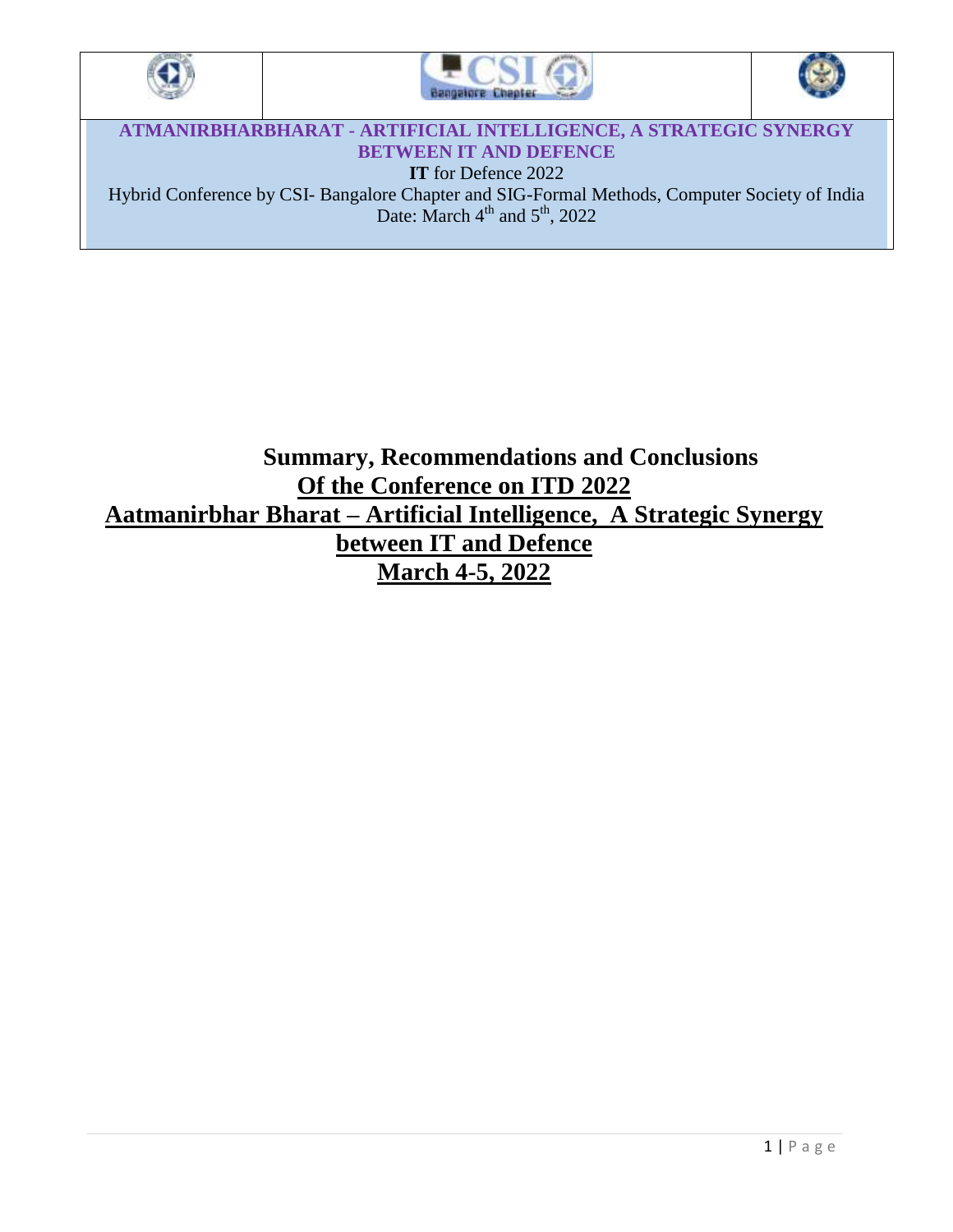## **INTRODUCTION**

A two day Hybrid Conference was organized by CSI Bangalore Chapter and SI-Formal Methods, CSI on March 4-5, 2022 on IT in Defence, 2022. The Theme was inspired by the fact that almost all defence related systems and functions are being influenced by AI in many ways and forms . The Theme of the Conference was accordingly titled "Aatmanirbhar Bharat- Artificial Intelligence, A Strategic Synergy Between IT and Defence, ITD2022"

The first day inauguration was both live and online. The live inauguration was conducted in Royal Orchid, Bangalore Central, at the Manipal Centre, Dickerson Road, Bangalore 56001. The formal Inauguration was done in the virtual mode by Dr. G Sateesh Reddy, Secretary, Department of Defence (R&D) and Chairman DRDO, including the Inaugural Speech. It was restricted to the main dignitaries, sponsors and selected invitees and CSI special invitees such as past Chair persons and the Sponsors such as the Principal sponsor, Maxbyte Technologies, Diamond Sponsor, Altair Engineering and Silver Sponsor, Ansys and Technology Partners, CDAC. The Guest of Honor was Dr Rajalakshmi Menon, Program Director (AEW&C MKII), and Director, CABS, DRDO who addressed the gathering at the Inauguration. Other speakers who spoke were the Special Invitee was Dr.Gautham Mahapatra President of CSI and Director of IT in RCI and the Special Advisor to ITD 2022, Dr. Prahlada Ramarao, Padma Shri, Pro-Chancellor S-VYASA, Former VC (DIAT).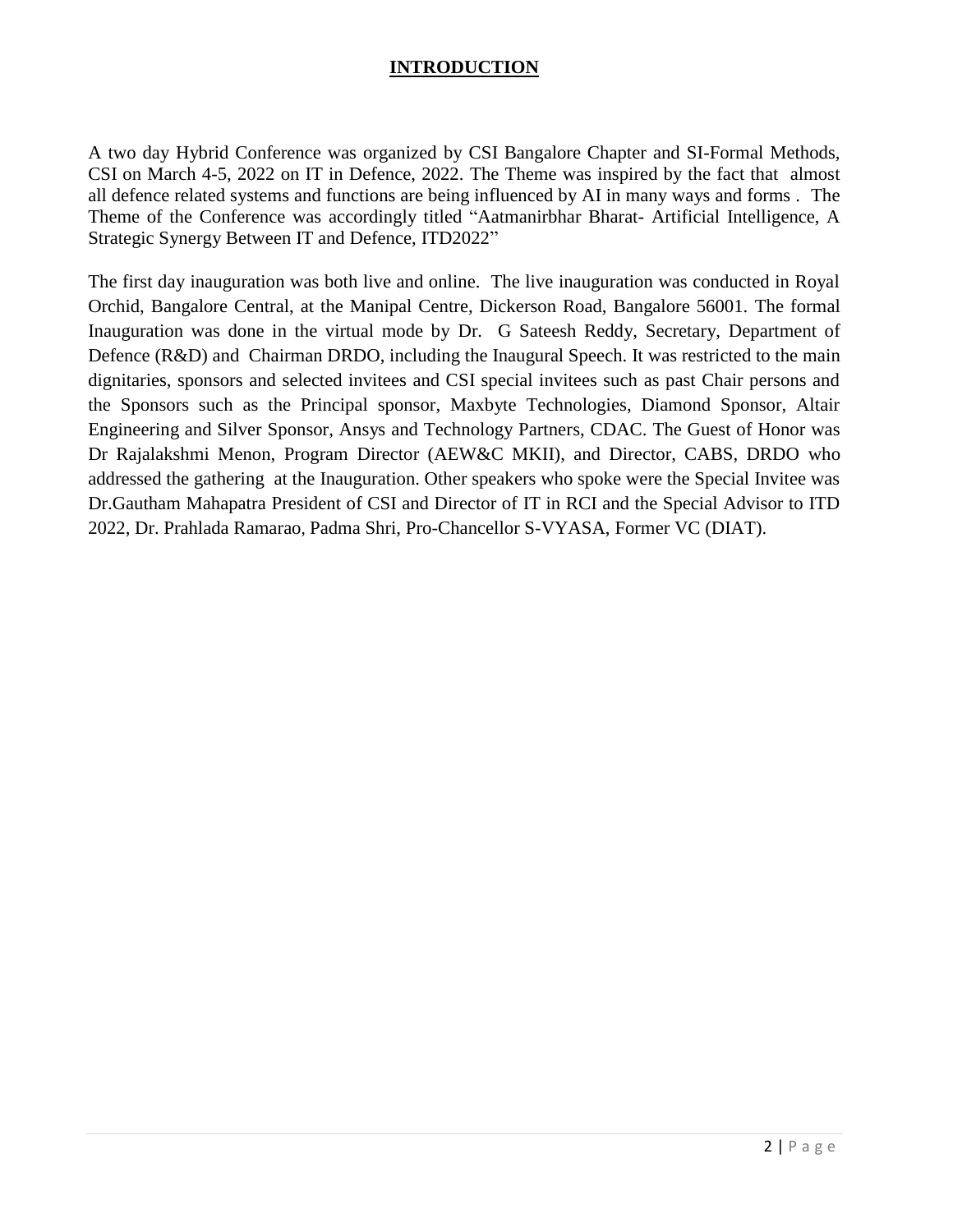## **SUMMARY, RECOMMENDATIONS AND CONCLUSIONS**

There were in all 21 papers presented at the  $13<sup>th</sup>$  Conference on IT in Defence, on the Theme AI, A Strategic Synergy between IT and Defence. The papers presented came from a number of different organizations, such as Defence forces, Defence R&D establishments, Civil Aerospace R& D Labs, Public and Private Industries and Academic Institutions. The papers presented were of high quality from very eminent speakers working in the field of Artificial Intelligence, Machine Learning, Formal Methods, Application areas of defence and heads of various Organizations and Software developers in the field. Here are some key points

- 1. A keynote presentation by the Director of CAIR looked into issues regarding IPR for AI/ML software when deployed. This is in particular to those OEM vendors who deliver to the defence forces and how they should calibrate the data.
- 2. Since for effective AI application, continuous learning is important, the Director of the Young scientist Lab in Bangalore presented an approach for how to develop an approach to avoid Catastrophic forgetting to achieve continuous learning.
- 3. There were papers on Formal Methods for safety critical missions and for other type of applications.
- 4. There were more than 5 papers that talked about digital twin and making of the digital twin from operation purposes, maintenance purposes to war games and training purposes. In all of them it was mentioned that making a Digital Twin requires the generation of data both by way of testing and simulation. Hence AI and ML are necessary tools.
- 5. Another important point brought by the speakers is that for real time interface and operational purposes the human in the loop is required. Once cannot have a fully autonomous system.
- 6. AI and ML are now essential technologies of current day combat and they are being used in the Indian Scenario and is being implemented in the Services.
- 7. People talk of AI as if it is a monolith Technology but consists of several technologies.
- 8. There is a need to have continual learning in AI as the data keeps changing.
- 9. AI based sensor technologies have been developed.
- 10. For operational Conditions AI requires Human interface.
- 11. Five key areas that are required to drive AI at the national policy level to ensure that the country maintains the initiatives in AI/ML in the battlefields of tomorrow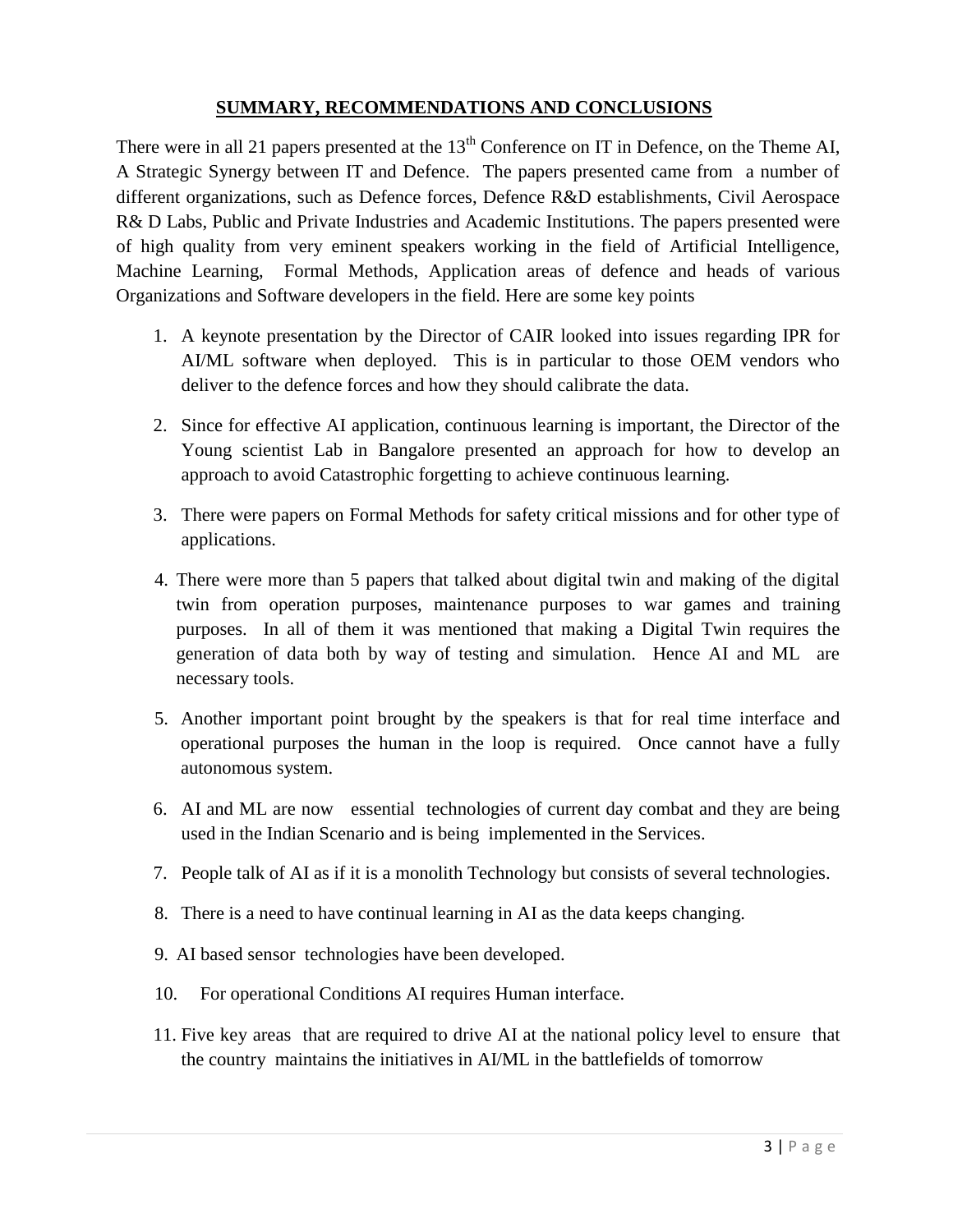- a. Through initiatives that can push fundamental research breakthroughs in commercial space.
- b. Have a requisite AI/ML Development roadmap for a vision that the stakeholders can work towards.
- c. To created initiatives that can help in creating a military AI/ML pipeline for defence establishments
- d. Need to develop formal methods for developing and formulating verification, validation, testing and certification of AI/ML technologies
- e. Lastly developing operational concepts and analytical war gaming frameworks to enhance the capabilities.
- 12. Since AI will be omnipresent in the future, responsibility of software engineers to make AI reliable, responsible, explainable is very high
- 13. Considering that India is very strong in software., there are huge opportunities for India becoming s world leader in AI both in defence and non-defence applications.
- 14. AI requires data and specific efforts need to be made to collect and categorize data.
- 15. AI and applied machine learning for improved product development cover multiple areas of applications.
- 16. Digital Twins are both data driven and physics driven models. One of the biggest design areas in digital twins are to be able to make operational decisions. Because of the large test and simulation data, high performance computing is required.
- 17. There is a need to democratize Data Science for Engineers.
- 18. By saying AI should be it should be explainable it implies that one should have a better understanding of how AI works.
- 19. People talk about facial recognition. In India there are very wide facial varieties Hence there is a lot of scope for this in the Indian Army
- 20. India is slowing getting good in Hardware too not just in Software.
- 21. Building a fully autonomous system is not really possible. One should be looking at having a human in the loop. AI will reduce the response time of the human.
- 22. Human IN THE LOOP IN DEFENCE SYSTEMS APPEARS MANDATORY. Whether both proactive and reactive decisions need to be shared needs to be addressed.. Need to build in the human interface in AI applications. How judiciously incorporate co working in AI. AI in Indian ecosystems is important. Hence they have to be tailored to Indian Culture. It should be spiritual, emotional, mental etc.